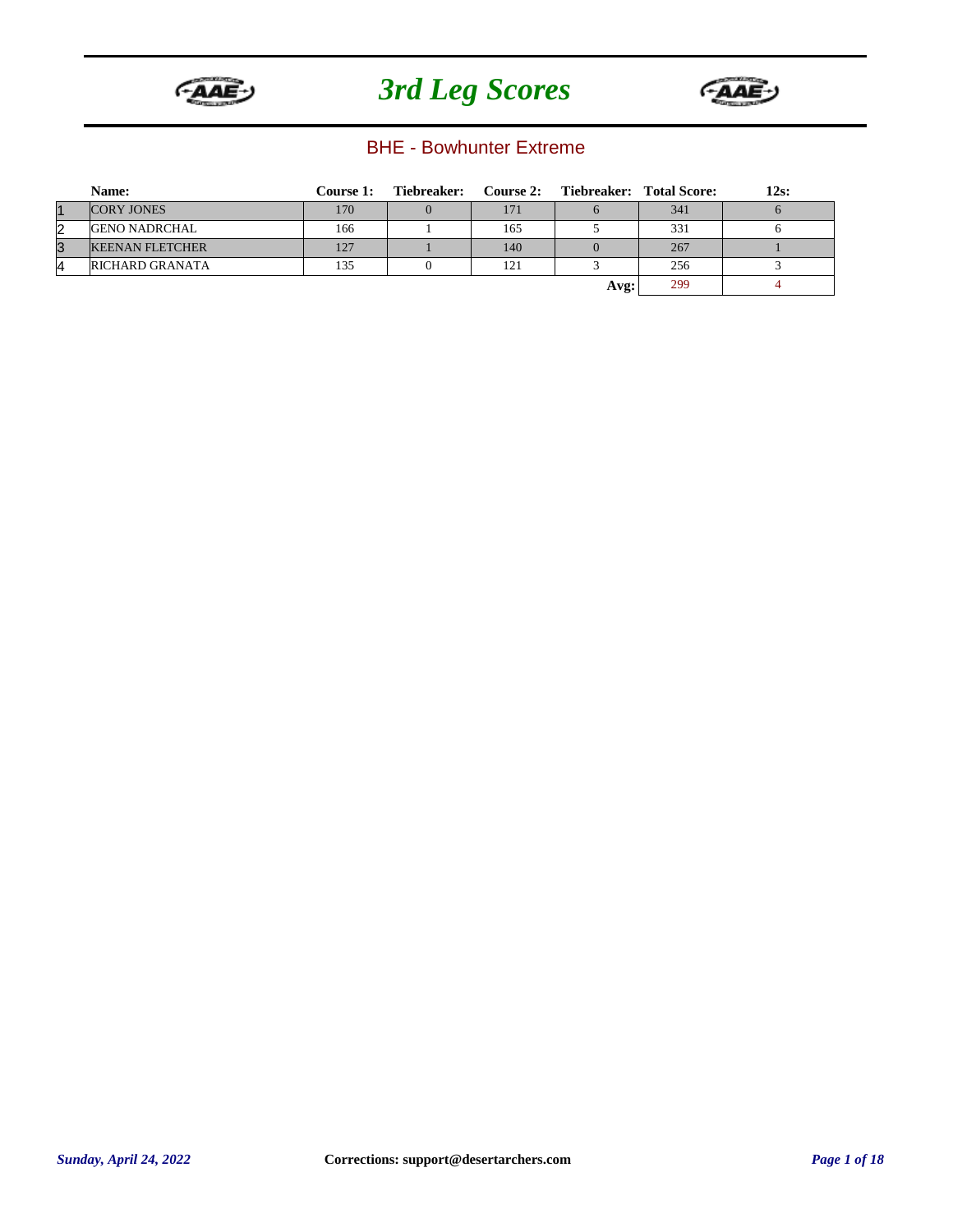



### BHF - Bowhunter Fingers

|    | Name:                | <b>Course 1:</b> | Tiebreaker: |     | Course 2: Tiebreaker: Total Score: |     | 12s: |
|----|----------------------|------------------|-------------|-----|------------------------------------|-----|------|
| 11 | DENNIS GOODWIN SR.   | 14               |             | 118 |                                    | 232 |      |
| 2  | <b>ALEX RENDON</b>   | 101              |             | 124 |                                    | 225 |      |
| 3  | <b>WALTER GORMAN</b> | 82               |             | 81  |                                    | 163 |      |
|    |                      |                  |             |     | Avg:                               | 207 |      |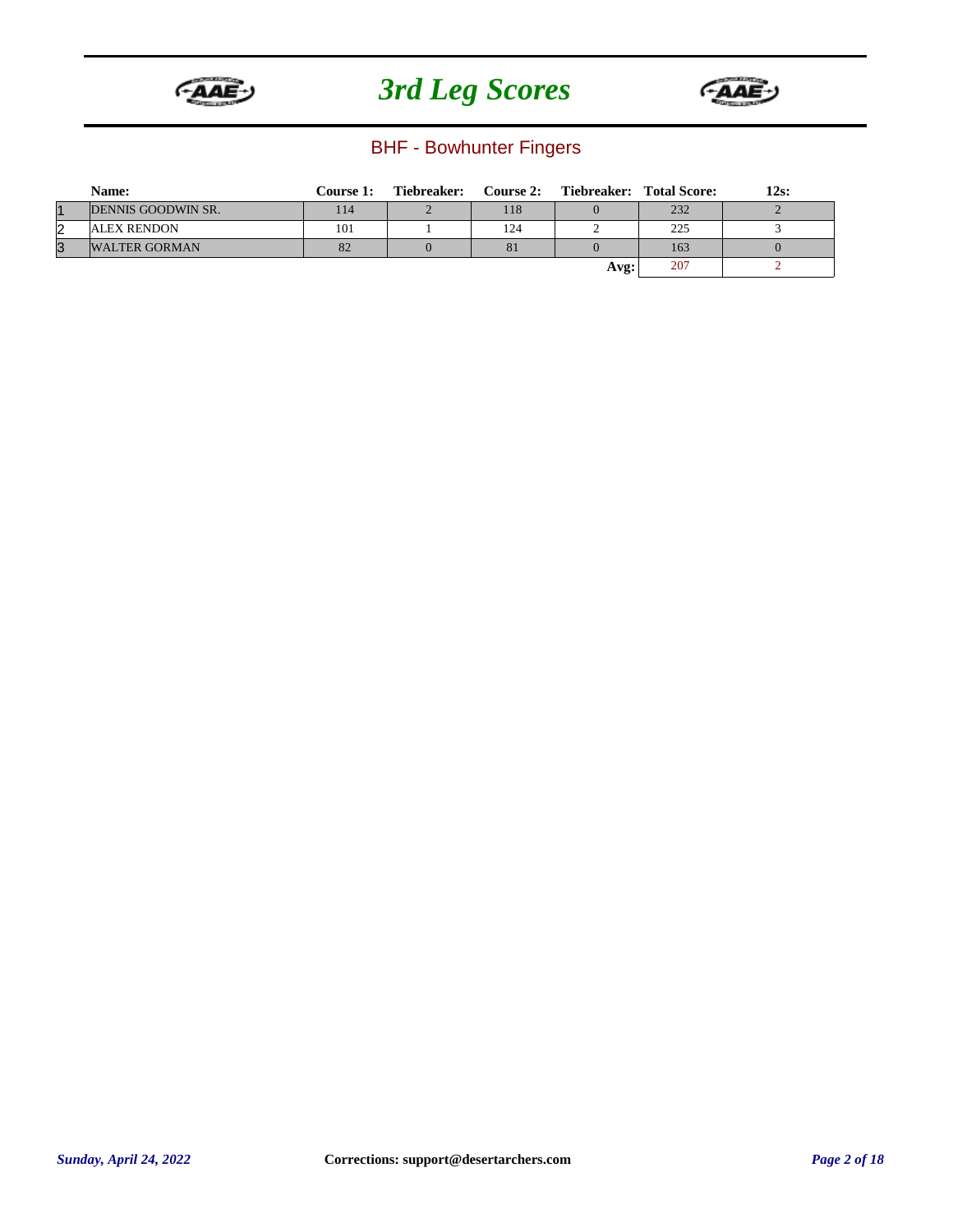



#### BSR - Bowhunter Seniors

|                | Name:                 | <b>Course 1:</b> | Tiebreaker: |     | Course 2: Tiebreaker: Total Score: |     | $12s$ : |
|----------------|-----------------------|------------------|-------------|-----|------------------------------------|-----|---------|
| $\vert$ 1      | <b>TOM GONZALEZ</b>   | <b>200</b>       |             | 185 |                                    | 385 | 11      |
| 2              | <b>JOHN COROS</b>     | 189              |             | 177 |                                    | 366 |         |
| 3              | <b>CHARLEY SWARTZ</b> | 183              |             | 179 |                                    | 362 |         |
| 4              | <b>STEVE BELZNER</b>  | 178              |             | 172 |                                    | 350 |         |
| 5              | <b>JOEL BERTRAND</b>  | 160              |             | 174 |                                    | 334 |         |
| 16             | <b>JASON WILLOUR</b>  | 174              |             | 148 |                                    | 322 |         |
| $\overline{7}$ | <b>RAY SOLANO</b>     | 151              |             | 138 |                                    | 289 |         |
|                |                       |                  |             |     | Avg:                               | 344 | 6       |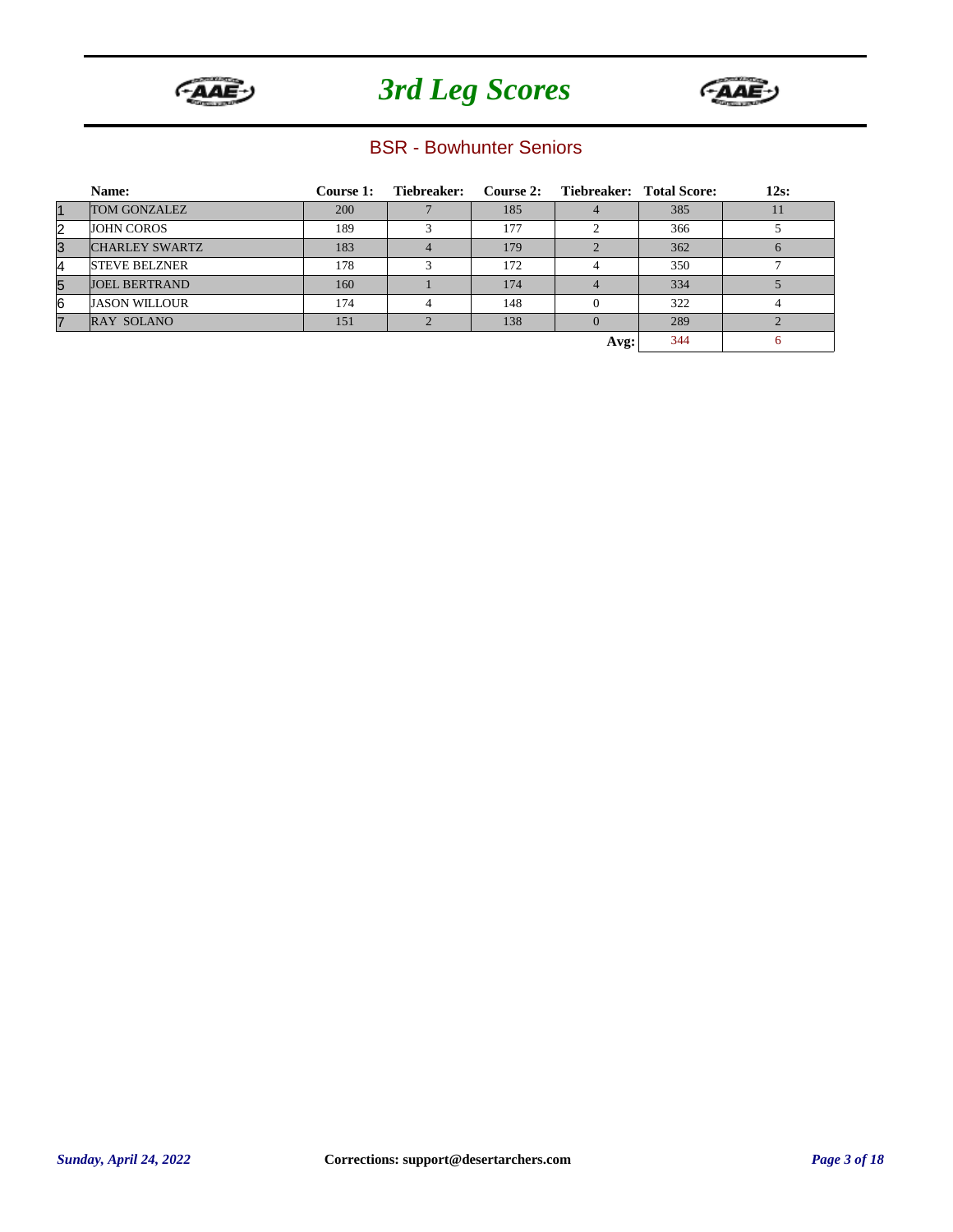



#### CF - Cub Female

|     | Name:                   | <b>Course 1:</b> | Tiebreaker: | Course 2: |      | Tiebreaker: Total Score: | 12s: |
|-----|-------------------------|------------------|-------------|-----------|------|--------------------------|------|
|     | <b>JOSIE OUDENHOVEN</b> | 159              |             |           |      | 159                      |      |
| l'2 | <b>KEYGYN KORZAN</b>    | 73               |             |           |      | 73                       |      |
|     |                         |                  |             |           | Avg: | 116                      |      |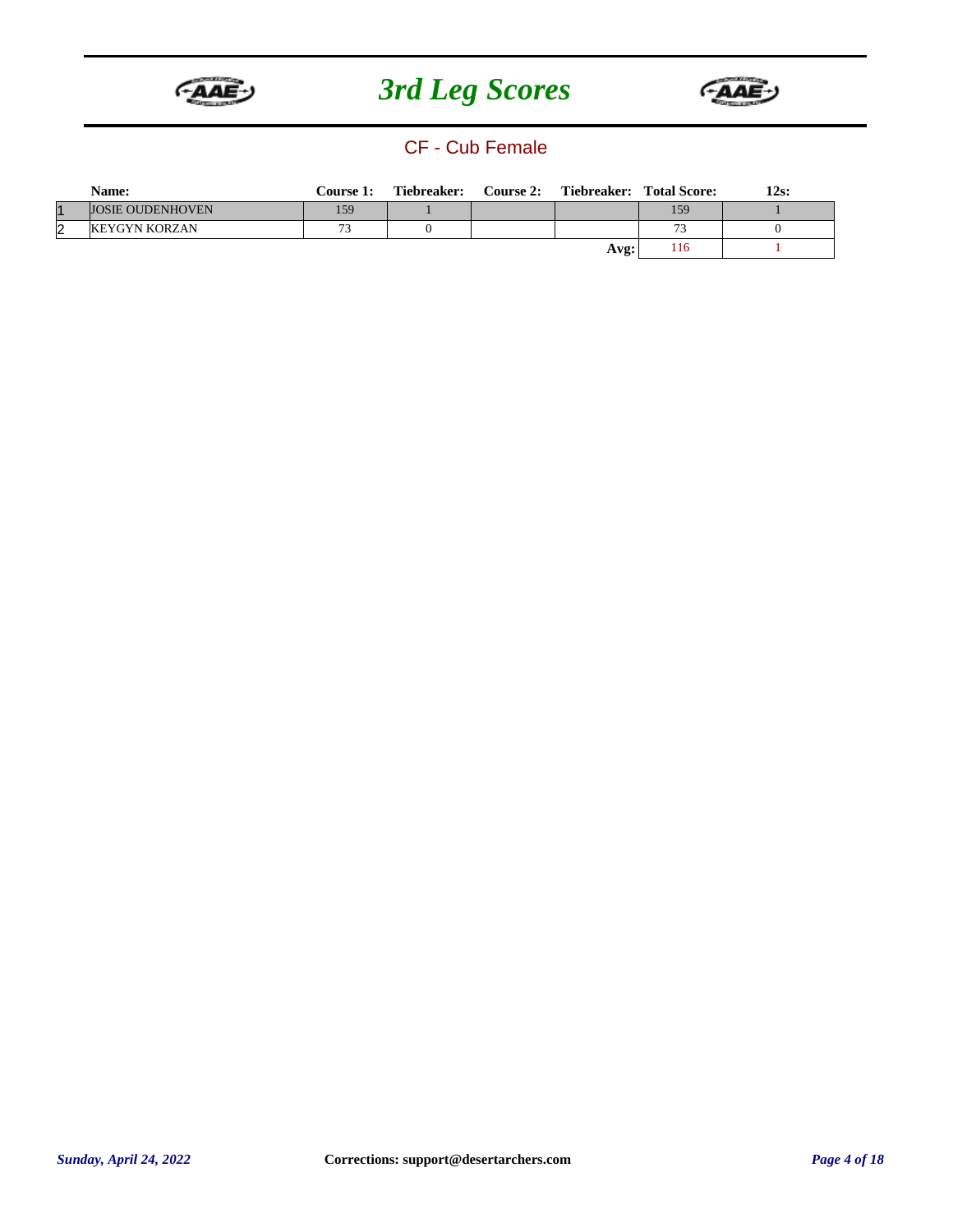



#### CM - Cub Male

|    | Name:                  | <b>Course 1:</b> | Tiebreaker: | Course 2: |      | Tiebreaker: Total Score: | 12s: |
|----|------------------------|------------------|-------------|-----------|------|--------------------------|------|
|    | <b>KARTER PEDERSEN</b> | 161              |             |           |      | 161                      |      |
| 12 | <b>JARED KEMPTON</b>   | 132              |             |           |      | 132                      |      |
|    |                        |                  |             |           | Avg: | 147                      |      |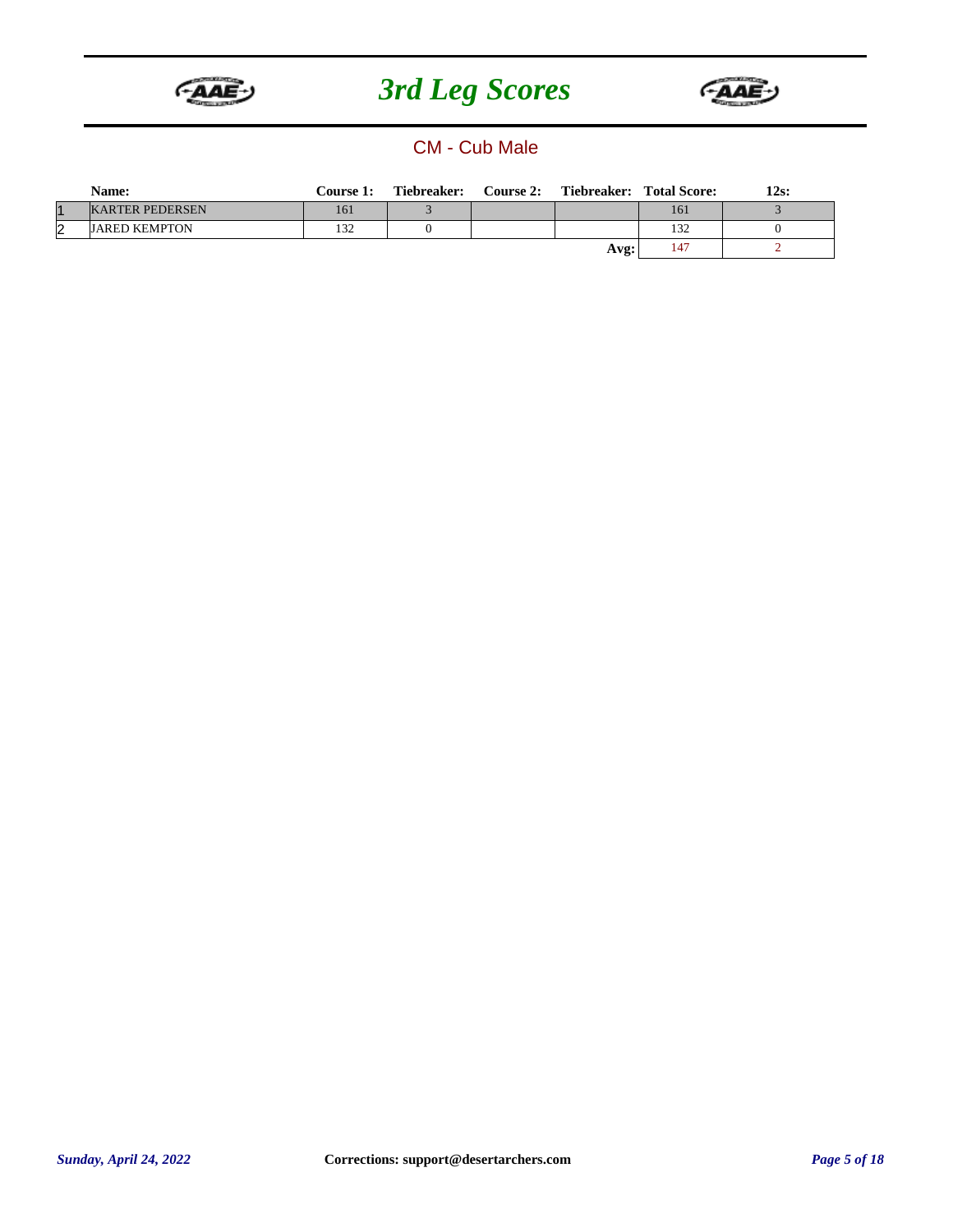



#### FBR - Female Bowhunter Release

|                | Name:                   | Course 1: | Tiebreaker: Course 2: Tiebreaker: Total Score: |     |      |     | 12s: |
|----------------|-------------------------|-----------|------------------------------------------------|-----|------|-----|------|
| $\overline{1}$ | <b>SHANNON GORMAN</b>   | 177       |                                                | 176 |      | 353 |      |
| $\overline{2}$ | <b>RENANDA BELKNAP</b>  | 179       |                                                | 173 |      | 352 |      |
| 3              | <b>JAYME BAER</b>       | 150       |                                                | 148 |      | 298 |      |
| 4              | <b>ALISTA THOMPSON</b>  | 146       |                                                | 149 |      | 295 |      |
| 5              | <b>THERESA CASTANON</b> | 122       |                                                | 138 |      | 260 |      |
|                |                         |           |                                                |     | Avg: | 312 |      |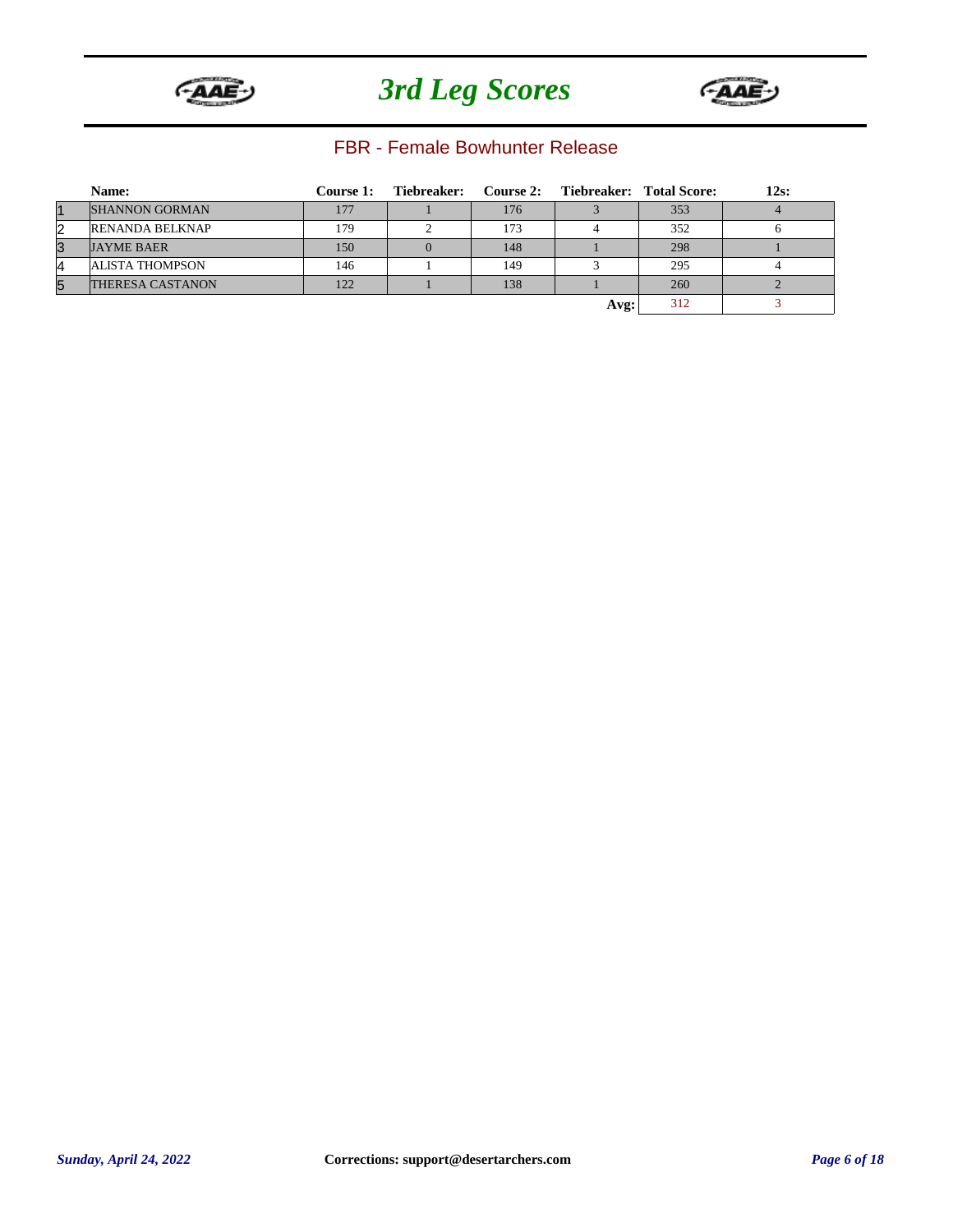



#### FTRD - Female Traditional

|           | Name:                 | Course 1: | Tiebreaker: Course 2: Tiebreaker: Total Score: |    |      |     | 12s: |
|-----------|-----------------------|-----------|------------------------------------------------|----|------|-----|------|
| $\vert$ 1 | <b>PEGGY WILMORE</b>  | 122       |                                                | 84 |      | 206 |      |
| 2         | <b>JENNA PICO</b>     | 100       |                                                | 91 |      | 191 |      |
| 3         | <b>REBECCA NISSEN</b> | 104       |                                                | 83 |      | 187 |      |
| 4         | YOLANDA ADLEY         | 110       |                                                | 65 |      | 175 |      |
|           |                       |           |                                                |    | Avg: | 190 |      |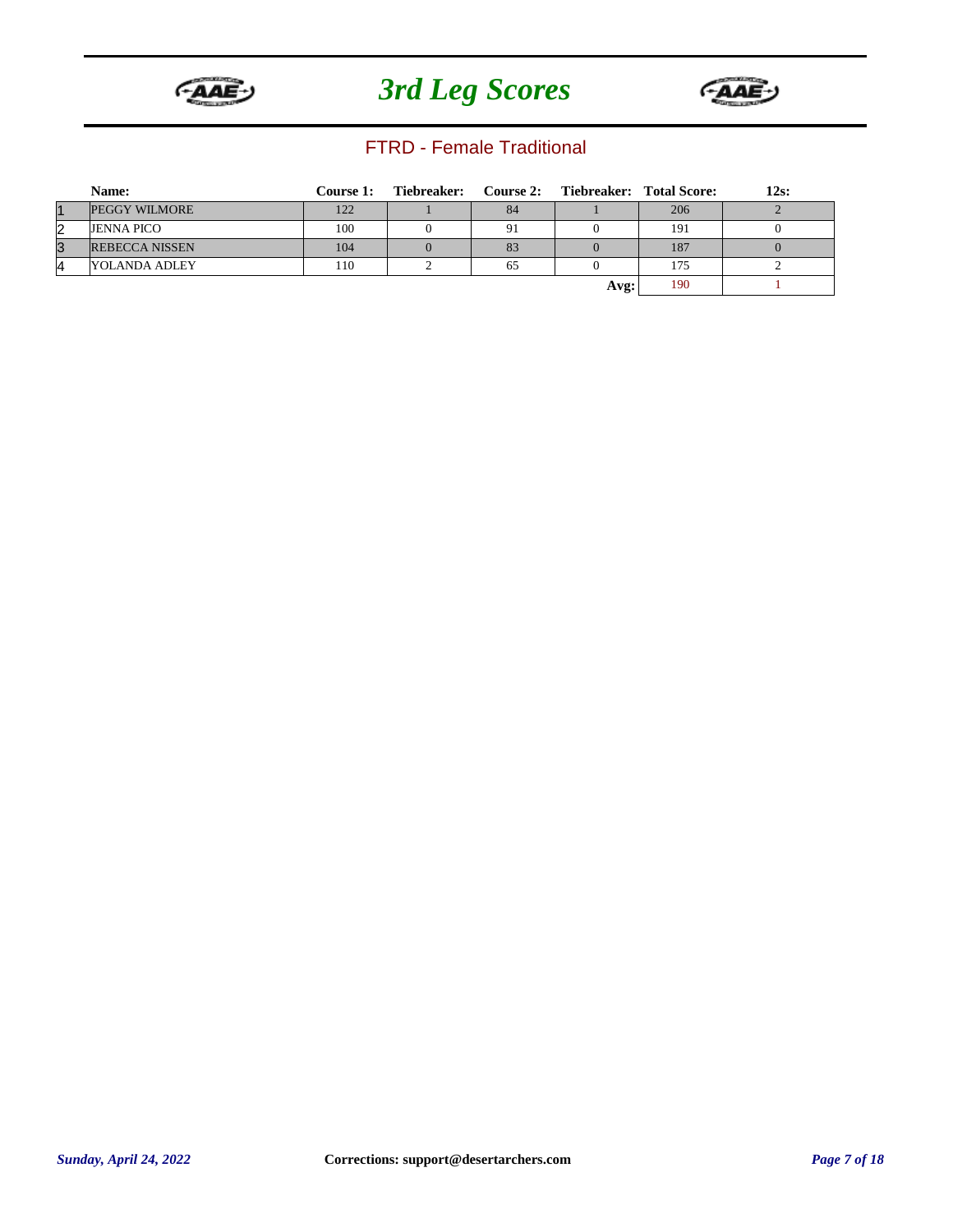



#### HCM - Hunter Class Male

|                | Name:                | <b>Course 1:</b> | Tiebreaker: |     | Course 2: Tiebreaker: Total Score: |     | $12s$ : |
|----------------|----------------------|------------------|-------------|-----|------------------------------------|-----|---------|
| $\vert$ 1      | DAVE HOLMBERG        | 193              |             | 204 |                                    | 397 | 11      |
| 2              | DARRIN BOYD          | 174              |             | 207 | 8                                  | 381 | 10      |
| 3              | <b>CONRAD SHELEY</b> | 176              |             | 188 |                                    | 364 |         |
| 4              | <b>JOE MCCARTY</b>   | 168              |             | 178 | $\mathbf{\mathcal{R}}$             | 346 |         |
| 5              | <b>BENNY CHENEY</b>  | 170              |             | 157 |                                    | 327 |         |
| 16             | <b>STEVEN MAYA</b>   | 130              |             | 130 |                                    | 260 |         |
| $\overline{7}$ | <b>RICK SHELEY</b>   | 100              |             | 94  |                                    | 194 |         |
|                |                      |                  |             |     | Avg:                               | 324 |         |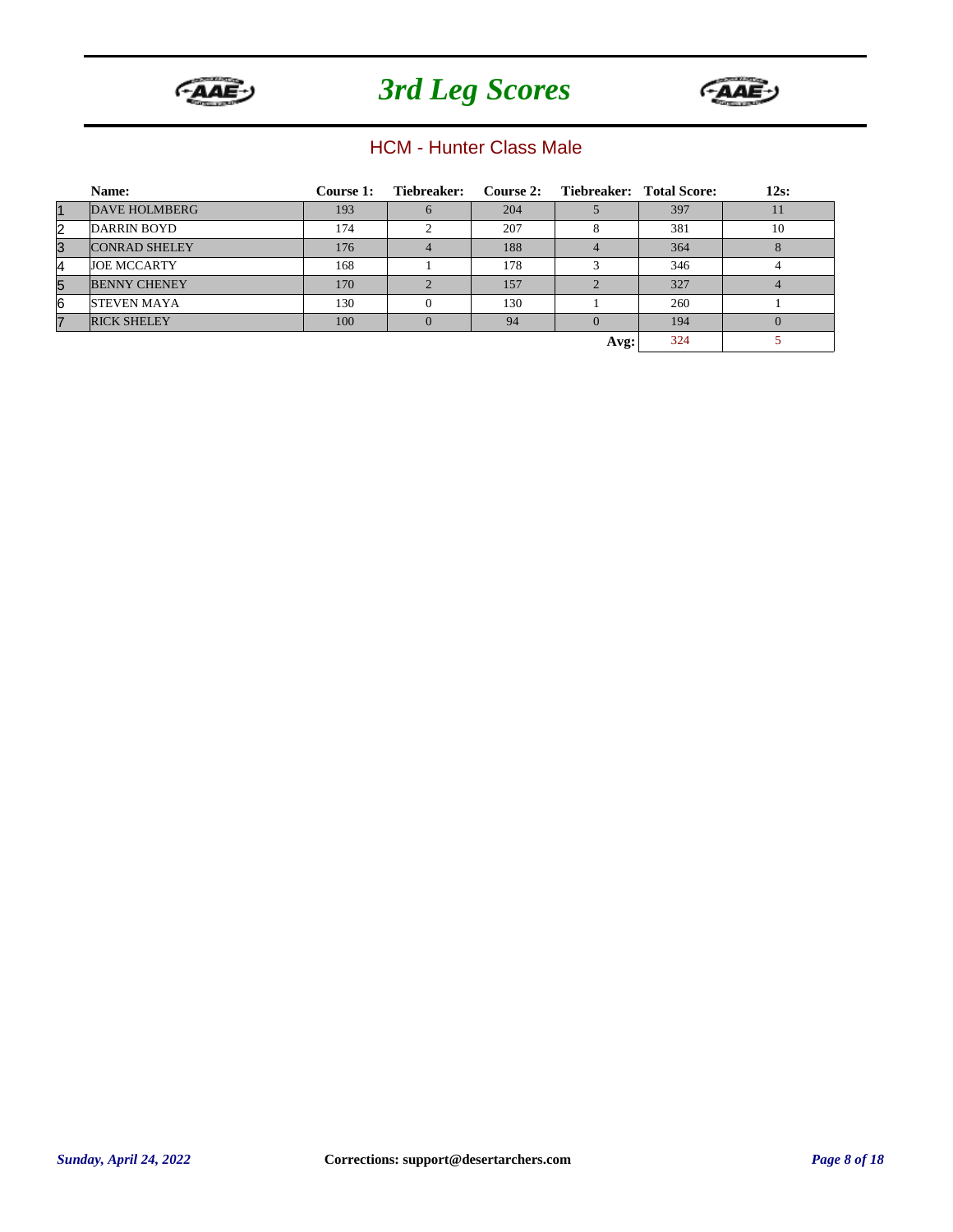



### KFO - Known Female Open

|          | Name:                   | Course 1: | Tiebreaker: Course 2: Tiebreaker: Total Score: |     |      |     | $12s$ : |
|----------|-------------------------|-----------|------------------------------------------------|-----|------|-----|---------|
|          | <b>KADI VIGIL</b>       | 196       |                                                | 208 |      | 404 |         |
| 2        | <b>TIFFANY DENOGEAN</b> | 199       |                                                | 186 |      | 385 |         |
| 3        | <b>KRISTY SMITH</b>     | 196       |                                                | 188 |      | 384 |         |
| $\Delta$ | ANGELA COSENTINO        | 183       |                                                | 181 |      | 364 |         |
| 5        | <b>CAYTIE BELZNER</b>   | 190       |                                                | 166 |      | 356 |         |
|          |                         |           |                                                |     | Avg: | 379 |         |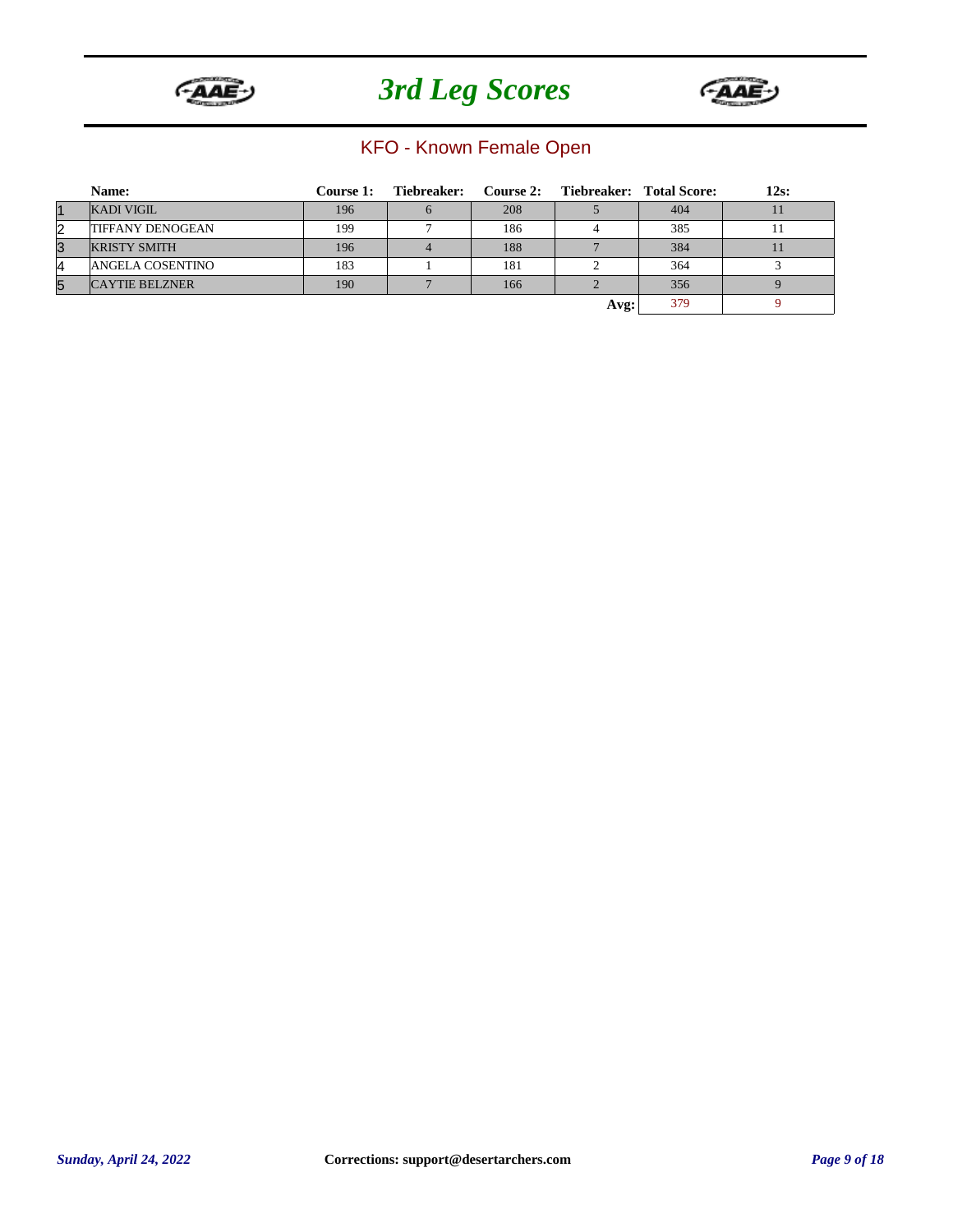



### KHF - Known Hunter Female

|           | Name:                      | <b>Course 1:</b> | Tiebreaker: |     | Course 2: Tiebreaker: Total Score: |     | $12s$ : |
|-----------|----------------------------|------------------|-------------|-----|------------------------------------|-----|---------|
| $\vert$ 1 | <b>CASEY HILL</b>          | 200              |             | 190 |                                    | 390 |         |
| 2         | <b>BRENDA LORD</b>         | 194              |             | 194 |                                    | 388 |         |
| 3         | <b>JESSICA MCCARTY</b>     | 192              |             | 184 |                                    | 376 |         |
| 4         | <b>VALERIE BULLIS</b>      | 178              |             | 181 |                                    | 359 |         |
| 5         | <b>ANGEL DUNCAN</b>        | 160              |             | 169 |                                    | 329 |         |
| 6         | <b>RAYEANN SOLANO</b>      | 146              |             | 157 |                                    | 303 |         |
| 7         | <b>SIERRA VANDER HULST</b> | 115              |             | 115 |                                    | 230 |         |
|           |                            |                  |             |     | Avg:                               | 339 |         |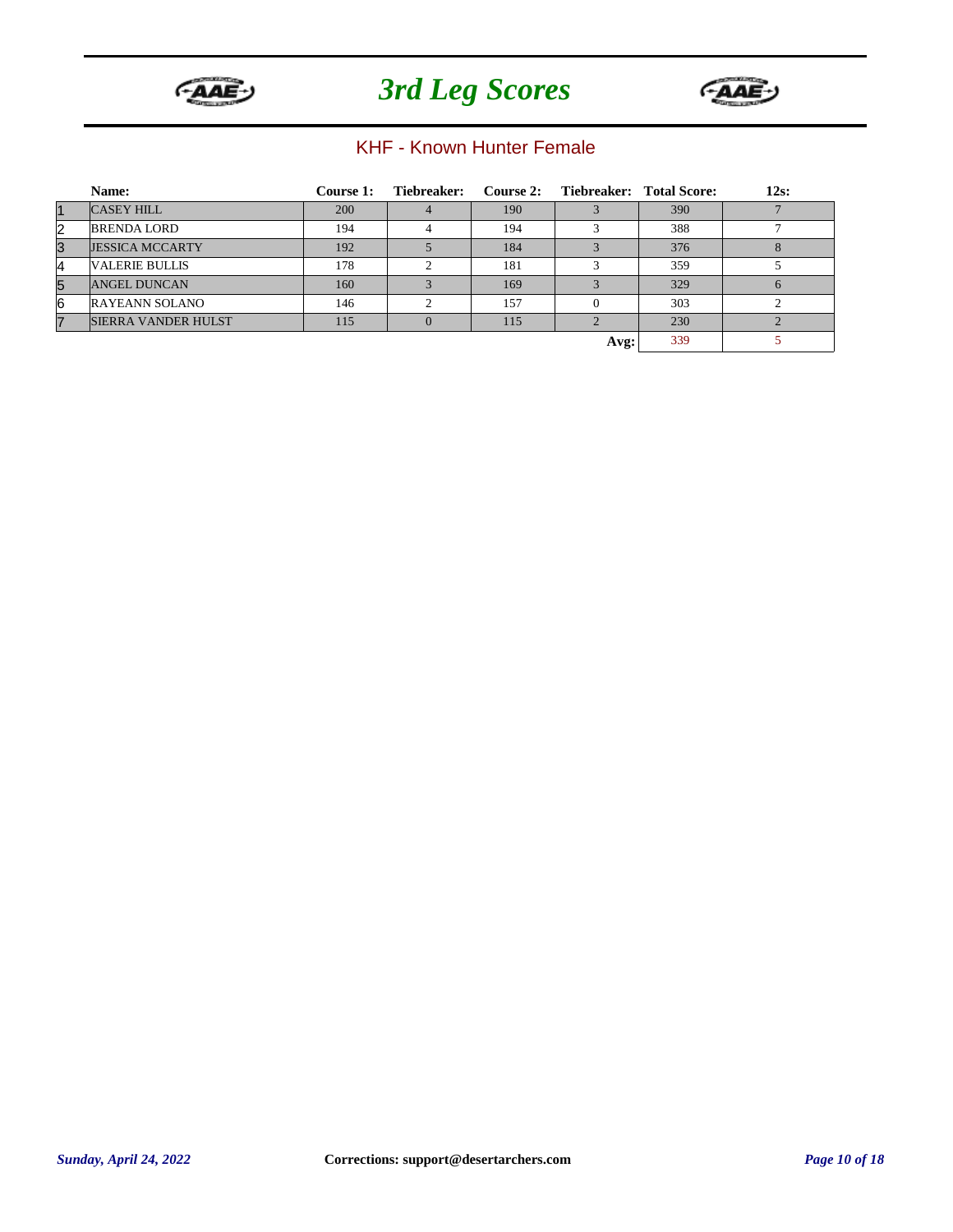



#### KHM - Known Hunter Male

|                         | Name:                   | Course 1: | Tiebreaker:    | Course 2:    |                | Tiebreaker: Total Score: | $12s$ :         |
|-------------------------|-------------------------|-----------|----------------|--------------|----------------|--------------------------|-----------------|
| $\vert$ 1               | <b>JEFFERY YUNGKANS</b> | 199       | 5              | 208          | 6              | 407                      | 11              |
| $\overline{\mathbf{c}}$ | <b>TRAVIS DAIN</b>      | 193       | $\overline{c}$ | 210          | 8              | 403                      | 10              |
| 3                       | <b>GENE DEKKER</b>      | 200       | 6              | 193          | 6              | 393                      | 12              |
| 4                       | <b>ROBERT GALLINOTO</b> | 195       | 5              | 197          | $\overline{4}$ | 392                      | 9               |
| 5                       | <b>ERIC SHIPP</b>       | 194       | 3              | 194          | $\overline{4}$ | 388                      | $7\phantom{.0}$ |
| 6                       | URIAH THOMPSON          | 200       | 5              | 187          | 3              | 387                      | 8               |
| $\overline{7}$          | <b>MARK HANSON</b>      | 187       | $\overline{4}$ | 186          | $\overline{4}$ | 373                      | 8               |
| 8                       | <b>BILL MARTIN</b>      | 192       | 3              | 180          | 5              | 372                      | 8               |
| 9                       | <b>BRIAN HOPKINS</b>    | 172       |                | 190          | $\overline{2}$ | 362                      | 3               |
| 10                      | <b>LEE OSTERLOH</b>     | 185       | 5              | 169          | $\theta$       | 354                      | 5               |
| 11                      | <b>DANIEL MCMAHON</b>   | 167       | $\overline{2}$ | 183          | 3              | 350                      | 5               |
| 12                      | <b>DAVID FAWCETT</b>    | 193       | 4              | 156          | 2              | 349                      | 6               |
| 13                      | <b>RONALD TOWLES</b>    | 187       | 5              | 157          | 3              | 344                      | 8               |
| 14                      | <b>GREG DUNCAN</b>      | 160       | 3              | 171          | $\overline{2}$ | 331                      | 5               |
| 15                      | <b>ANDREW CARLSON</b>   | 151       |                | 172          | $\overline{2}$ | 323                      | 3               |
| 16                      | <b>JOSH DICKEY</b>      | 152       | $\overline{c}$ | 146          | 3              | 298                      | 5               |
| 17                      | <b>MICHAEL TRUJILLO</b> | 175       | $\overline{2}$ | $\Omega$     | $\Omega$       | 175                      | $\overline{2}$  |
| 18                      | <b>EMERSON LONG</b>     |           | $\mathbf{0}$   | $\mathbf{0}$ | $\overline{0}$ | 1                        | $\Omega$        |
|                         |                         |           |                |              | Avg:           | 333                      | 6               |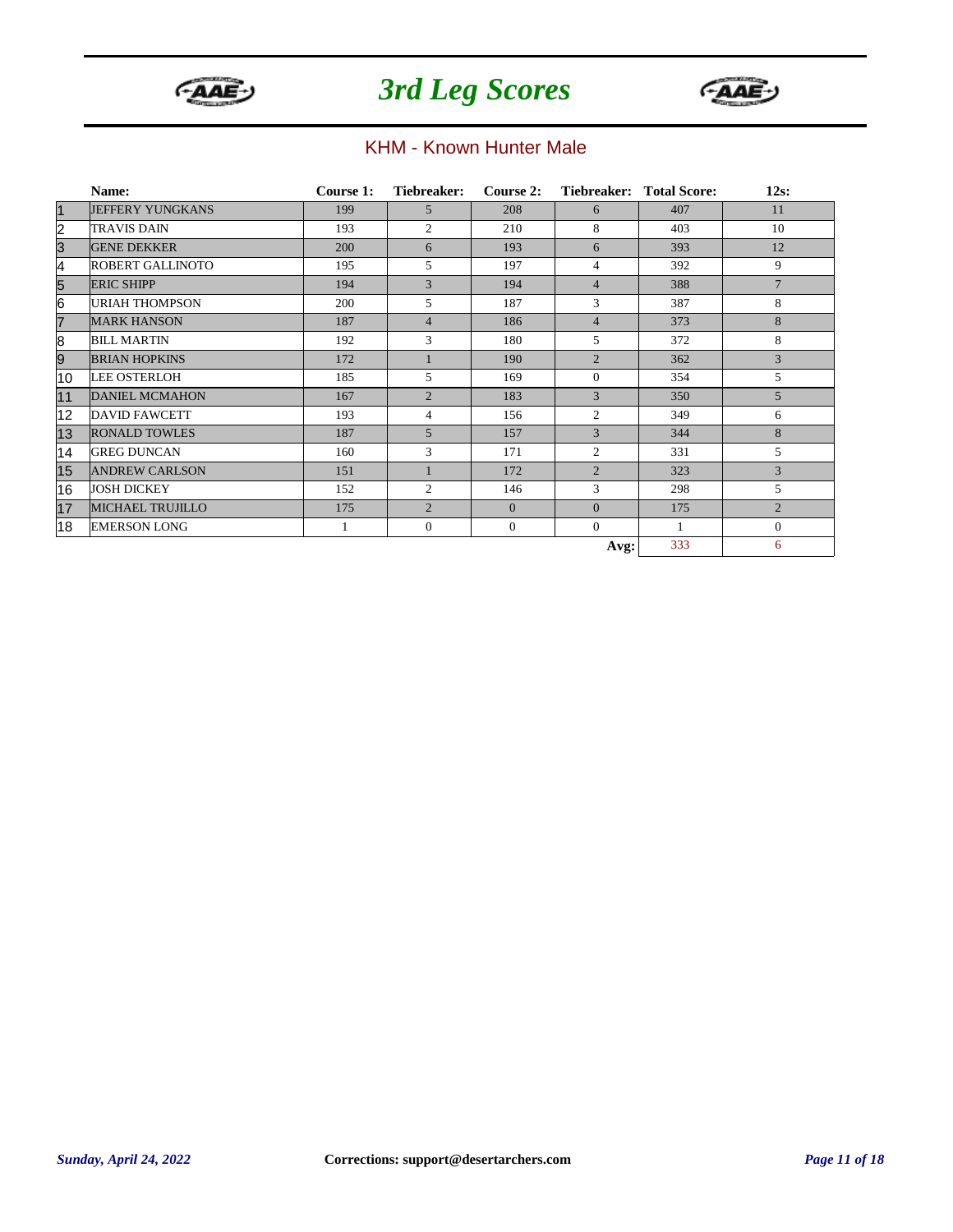



### KMO - Known Male Open

|                | Name:                   | Course 1: | Tiebreaker:    | Course 2: |                | Tiebreaker: Total Score: | $12s$ :        |
|----------------|-------------------------|-----------|----------------|-----------|----------------|--------------------------|----------------|
| $\vert$ 1      | <b>PAETON KELLER</b>    | 218       | 10             | 220       | 11             | 438                      | 21             |
| $\overline{2}$ | <b>TAYLOR BULLARD</b>   | 212       | 10             | 220       | 11             | 432                      | 21             |
| $\overline{3}$ | <b>CALEB WESAW</b>      | 191       | $\overline{4}$ | 224       | 13             | 415                      | 17             |
| 4              | <b>ANTHONY MARQUEZ</b>  | 198       | 3              | 216       | 9              | 414                      | 12             |
| $\overline{5}$ | <b>BEAU MANYGOATS</b>   | 206       | 8              | 200       | $\overline{4}$ | 406                      | 12             |
| 6              | <b>BRIAN BULLIS JR.</b> | 194       | 6              | 206       | $\overline{4}$ | 400                      | 10             |
| $\overline{7}$ | <b>JOEL FLOYD</b>       | 202       | $\overline{5}$ | 197       | 5              | 399                      | 10             |
| 8              | JEREMY DEL VESCO        | 195       | $\overline{3}$ | 195       | 4              | 390                      | $\overline{7}$ |
| 9              | <b>BO KELLAR</b>        | 199       | 6              | 181       |                | 380                      | $\overline{7}$ |
| 10             | <b>GARTH MANYGOATS</b>  | 177       | $\overline{2}$ | 182       | 4              | 359                      | 6              |
| 11             | <b>ANDREW VASQUEZ</b>   | 175       | 5              | 173       | $\overline{2}$ | 348                      | $\overline{7}$ |
| 12             | <b>JACOB CABRERA</b>    | 194       | 6              | 151       | $\overline{0}$ | 345                      | 6              |
| 13             | <b>DON AKIYAMA</b>      | 170       | $\overline{4}$ | 163       | $\overline{2}$ | 333                      | 6              |
| 14             | <b>DOUG ALTHOFF</b>     | 172       | $\overline{2}$ | 160       | $\overline{2}$ | 332                      | $\overline{4}$ |
| 15             | <b>CLEMENT ASHLEEY</b>  | 145       | $\overline{2}$ | 140       | $\Omega$       | 285                      | $\overline{2}$ |
| 16             | <b>DAVID LOGAN</b>      | 153       | $\overline{c}$ | 129       | $\overline{0}$ | 282                      | $\overline{2}$ |
| 17             | <b>SHANE SEMRAD</b>     | 135       |                | 146       |                | 281                      | $\overline{2}$ |
|                |                         |           |                |           | Avg:           | 367                      | 9              |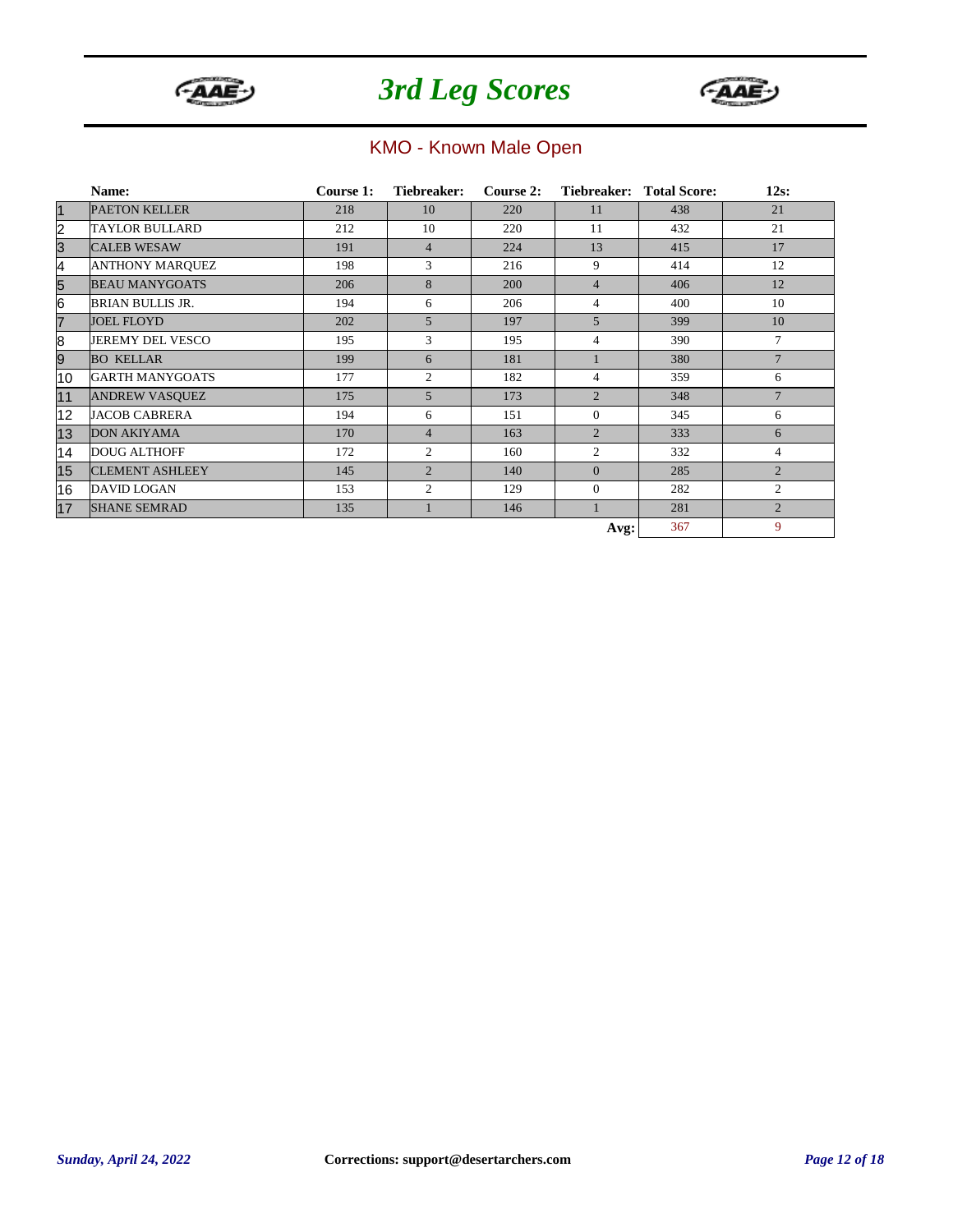



### MBO - Male Bowhunter Open

|           | Name:                  | <b>Course 1:</b> | Tiebreaker:   |     | Course 2: Tiebreaker: Total Score: |     | $12s$ : |
|-----------|------------------------|------------------|---------------|-----|------------------------------------|-----|---------|
| $\vert$ 1 | <b>BRENT SHEPPARD</b>  | 204              |               | 206 |                                    | 410 | 11      |
| 2         | <b>ELFIE VIGIL III</b> | 183              |               | 191 |                                    | 374 | 8       |
| 3         | <b>KALEB PEDERSON</b>  | 177              | 6             | 182 |                                    | 359 |         |
| 4         | <b>JESSY CATES</b>     | 171              | 3             | 179 |                                    | 350 |         |
| 5         | PETE REYNOSO           | 171              | $\mathcal{R}$ | 173 |                                    | 344 | 8       |
| 6         | <b>JAY CRUZ</b>        | 164              | $\sim$        | 170 |                                    | 334 |         |
| 7         | <b>MATTHEW BAER</b>    | 167              | $\mathcal{R}$ | 152 |                                    | 319 |         |
| 8         | <b>GRADY CROCKETT</b>  | 148              |               | 159 | 3                                  | 307 | 4       |
|           |                        |                  |               |     | Avg:                               | 350 |         |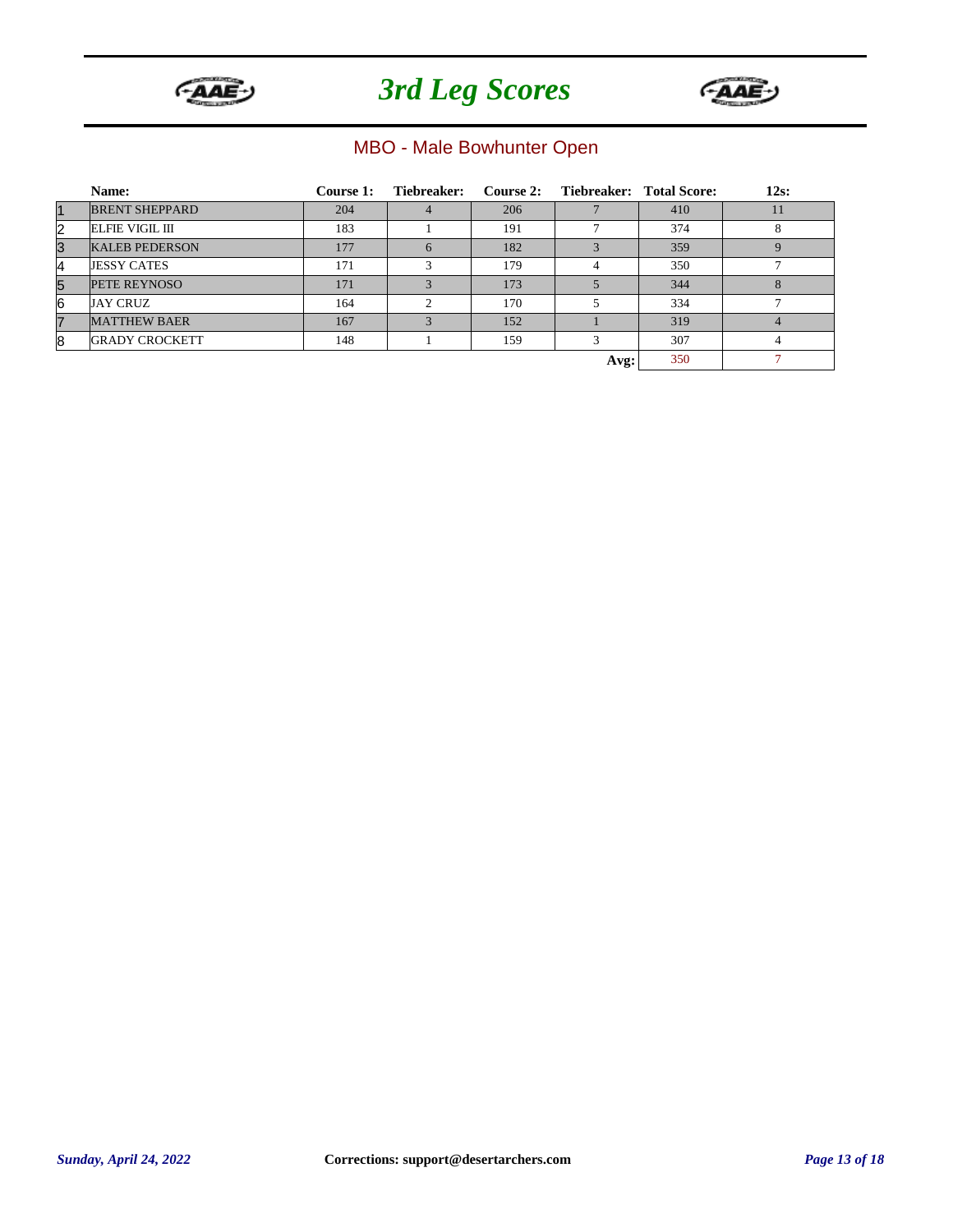



#### MBR - Male Bowhunter Release

|                | Name:                   | Course 1: | Tiebreaker: | Course 2: |          | Tiebreaker: Total Score: | $12s$ : |
|----------------|-------------------------|-----------|-------------|-----------|----------|--------------------------|---------|
| $\vert$ 1      | <b>JAMES TURNER</b>     | 189       |             | 180       |          | 369                      |         |
| 2              | <b>DOUGLAS WHITE</b>    | 181       | 4           | 180       |          | 361                      |         |
| 3              | <b>ANDREW ALTHAUS</b>   | 181       |             | 174       |          | 355                      |         |
| 4              | <b>ERNESTO CASTANON</b> | 178       | 3           | 172       | 3        | 350                      | 6       |
| 5              | <b>TROY TURNER</b>      | 170       |             | 171       |          | 341                      |         |
| 6              | <b>CODY REED</b>        | 160       |             | 167       | 3        | 327                      |         |
| $\overline{7}$ | DAVID VYSTRCIL          | 163       |             | 161       |          | 324                      |         |
| 8              | <b>ERICK DUPERRON</b>   | 166       | 3           | 146       |          | 312                      | 4       |
| 9              | <b>JOHN ALTHAUS</b>     | 162       | 3           | 133       | $\Omega$ | 295                      |         |
|                |                         |           |             |           | Avg:     | 337                      |         |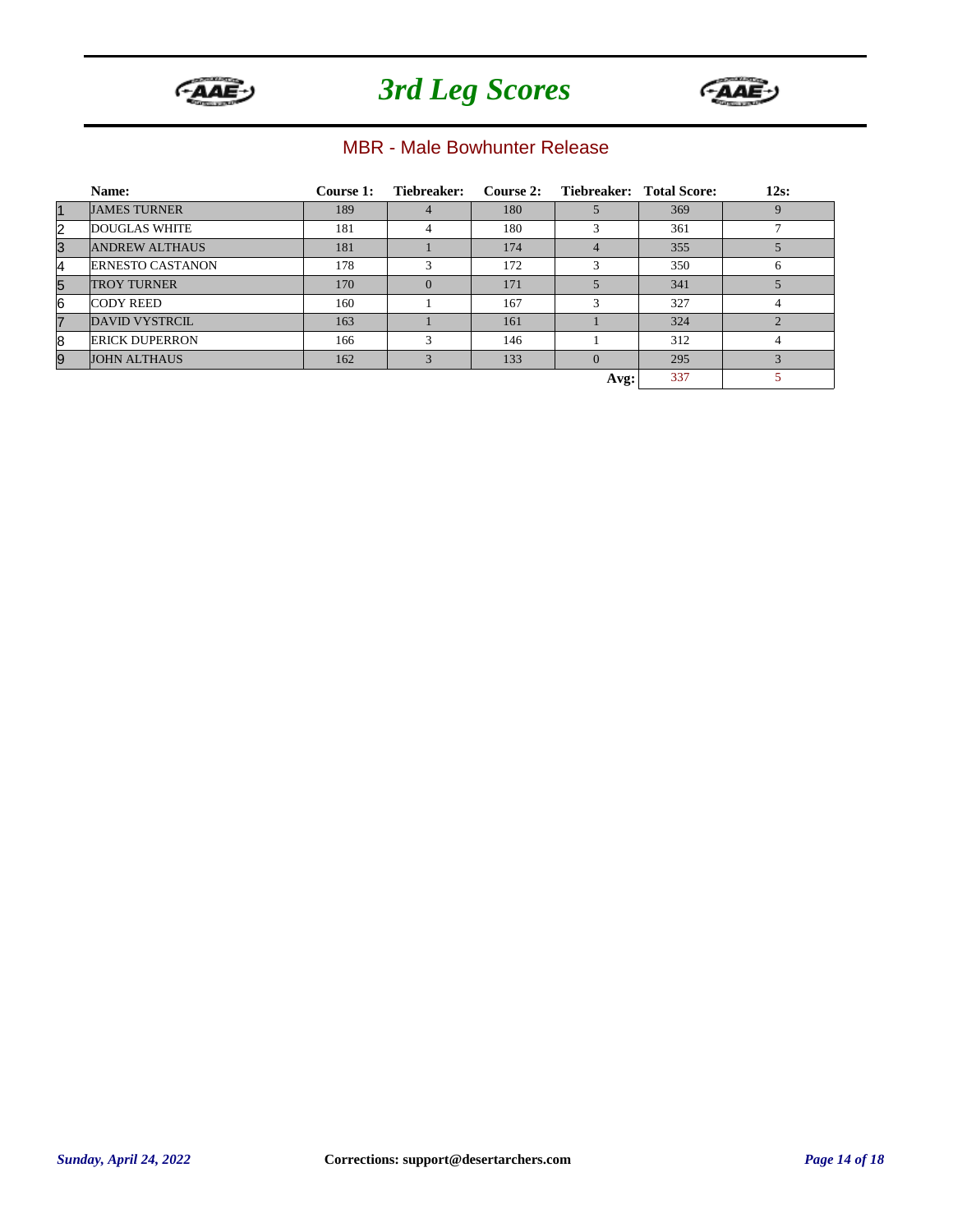



#### MCBH - Master Class Bowhunter

|             | Name:                   | Course 1: | Tiebreaker:   |     | Course 2: Tiebreaker: Total Score: |     | $12s$ : |
|-------------|-------------------------|-----------|---------------|-----|------------------------------------|-----|---------|
| $\mathbf 1$ | <b>PAUL EDWARDS</b>     | 175       |               | 176 |                                    | 351 |         |
| 2           | LUIS GOMEZ              | 161       |               | 175 | $\sim$                             | 336 |         |
| 3           | JOHNNY VALASQUEZ        | 172       |               | 163 |                                    | 335 |         |
| 4           | <b>BRUCE LAFLUER</b>    | 150       | $\mathcal{L}$ | 144 |                                    | 294 |         |
| 5           | <b>ROY STEWART</b>      | 126       | $\Omega$      | 125 |                                    | 251 |         |
| 6           | <b>JERRY STEWART</b>    | 107       |               | 112 |                                    | 219 |         |
|             | <b>RICHARD STANFORD</b> | 108       | $\Omega$      | 107 |                                    | 215 |         |
| 8           | <b>JOHN TYE</b>         |           |               | 119 |                                    | 119 |         |
|             |                         |           |               |     | Avg:                               | 265 |         |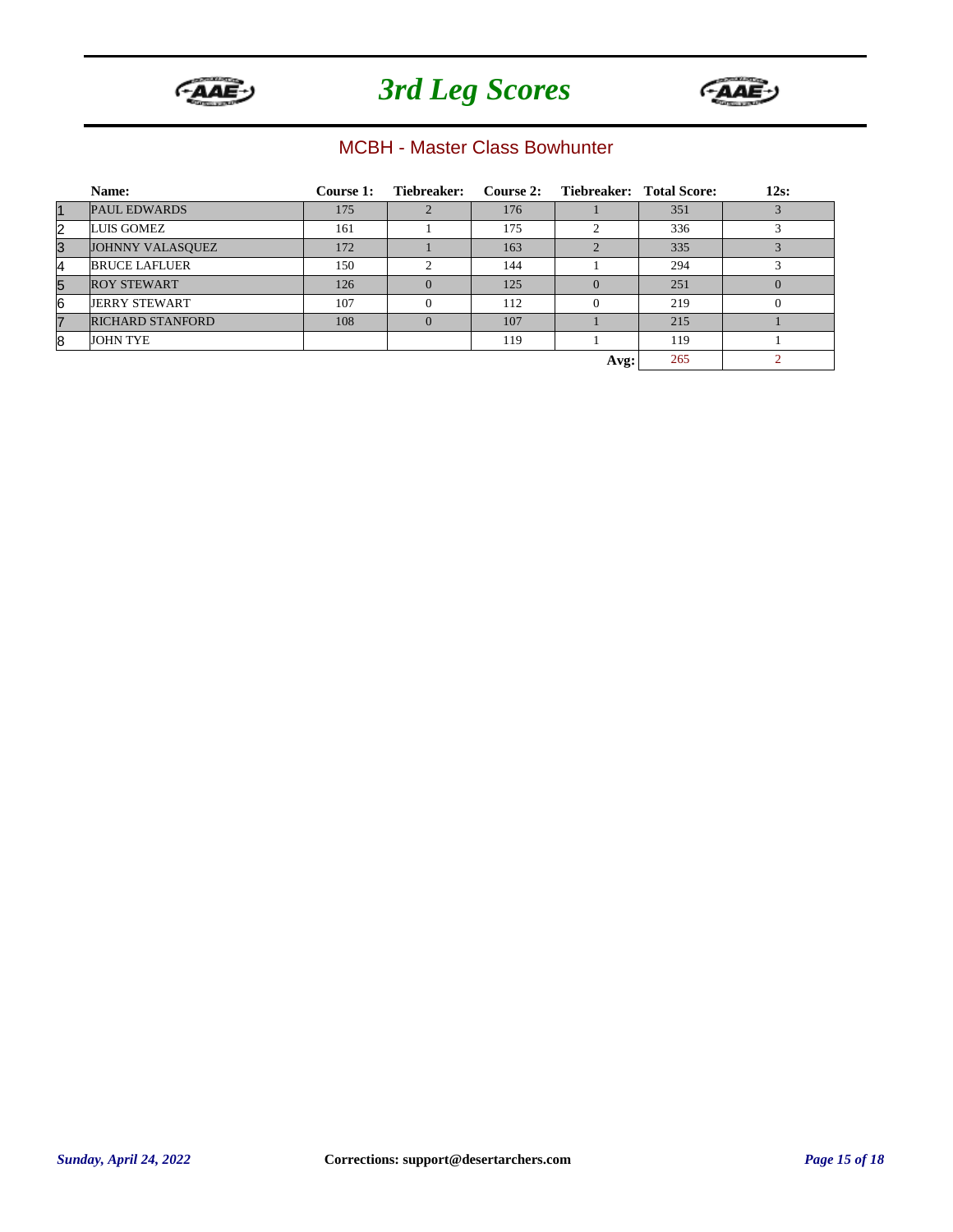



#### MTRD - Male Traditional

|                         | Name:                   | Course 1: | Tiebreaker:    | Course 2: |                | Tiebreaker: Total Score: | $12s$ :        |
|-------------------------|-------------------------|-----------|----------------|-----------|----------------|--------------------------|----------------|
| $\vert$ 1               | <b>DARCY PHILLIPS</b>   | 143       | $\Omega$       | 147       | $\overline{2}$ | 290                      | $\overline{2}$ |
| $\overline{\mathbf{c}}$ | <b>MICHAEL PFANDER</b>  | 136       | $\Omega$       | 135       |                | 271                      |                |
| 3                       | <b>TOM SIEVERDING</b>   | 118       | $\overline{2}$ | 152       | 3              | 270                      | 5              |
| 4                       | <b>BOB CARROLL</b>      | 134       | $\mathbf{0}$   | 132       |                | 266                      |                |
| 5                       | <b>RANDY SPRAY</b>      | 138       | $\overline{c}$ | 126       | $\overline{2}$ | 264                      | $\overline{4}$ |
| 6                       | <b>BRETT WILMORE</b>    | 145       |                | 118       |                | 263                      | $\overline{2}$ |
| $\overline{7}$          | <b>ELIAS HOLM</b>       | 134       |                | 128       | $\overline{2}$ | 262                      | 3              |
| 8                       | <b>MICHAEL HOLM</b>     | 133       | $\overline{c}$ | 125       |                | 258                      | 3              |
| 9                       | <b>DEON ADLEY</b>       | 138       |                | 104       |                | 242                      | $\overline{2}$ |
| 10                      | PHIL SPINAO             | 117       |                | 117       | $\overline{2}$ | 234                      | 3              |
| 11                      | <b>LARRY HANSON</b>     | 104       |                | 111       | $\mathbf{0}$   | 215                      |                |
| 12                      | <b>WILLY JACK</b>       | 101       | $\overline{c}$ | 104       |                | 205                      | 3              |
| 13                      | <b>STEVE RIVERA</b>     | 92        | $\overline{0}$ | 104       |                | 196                      | п              |
| 14                      | <b>RAYMOND DENOGEAN</b> | 95        | $\Omega$       | 84        | $\Omega$       | 179                      | $\Omega$       |
| 15                      | <b>JOE WITTERMAN</b>    | 74        | $\Omega$       | 95        |                | 169                      |                |
| 16                      | <b>JAMES BERTOLDO</b>   | 68        | $\mathbf{0}$   | 83        | $\overline{0}$ | 151                      | $\mathbf{0}$   |
|                         |                         |           |                |           | Avg:           | 233                      | $\overline{2}$ |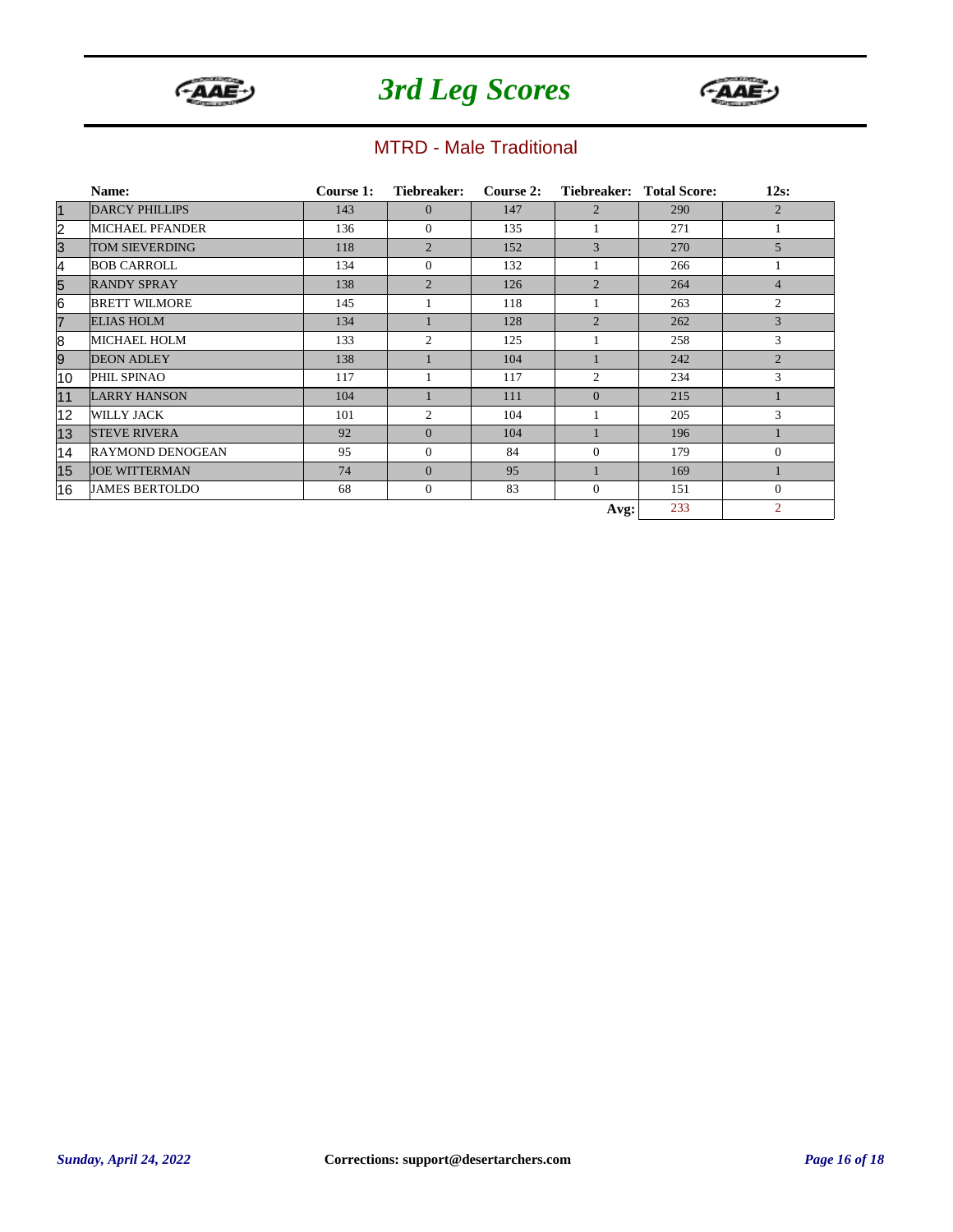



#### PW - Pee Wee

|                | Name:                  | <b>Course 1:</b> | Tiebreaker: Course 2: Tiebreaker: Total Score: |      |     | $12s$ : |
|----------------|------------------------|------------------|------------------------------------------------|------|-----|---------|
| $\overline{1}$ | <b>COLTON DUKE</b>     | 187              |                                                |      | 187 |         |
| $\overline{2}$ | <b>GUNNER DENOGEAN</b> | 186              |                                                |      | 186 |         |
| 3              | <b>MALACHI BYLAS</b>   | 172              |                                                |      | 172 |         |
| 4              | <b>KYLAN THMPSON</b>   | 150              |                                                |      | 150 |         |
| 5              | <b>SHANE YUNGKANS</b>  | 140              |                                                |      | 140 |         |
|                |                        |                  |                                                | Avg: | 167 |         |